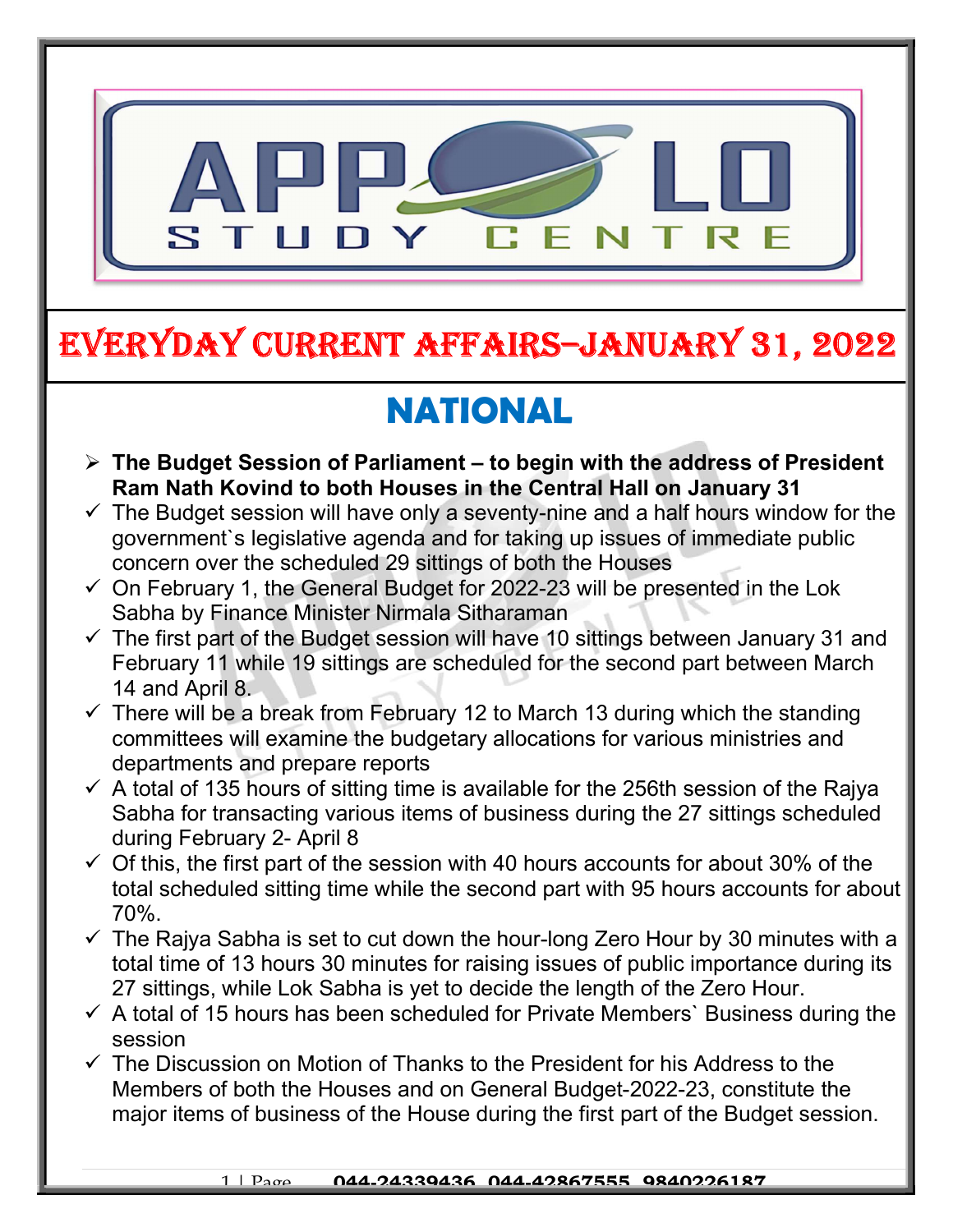- $\checkmark$  The Rajya sabha has achieved productivity of 47.90% during the last 255th session and of only 29.60% during the 254th Session
- $\checkmark$  The House, however, reported high productivity of 93.50% during the last year's Budget session that had 23 sittings.
- $\checkmark$  In order to ensure social distancing norms are maintained owing to the Covid-19 pandemic, the Rajya Sabha will sit between 10am and 3pm, while the Lok Sabha will sit from 4pm to 9pm.
- $\checkmark$  There will be no Zero Hour and Question Hour in both Houses of Parliament during the first two days of the Budget Session - January 31 and February 1, 2022
- $\triangleright$  Prime Minister Narendra Modi addressed the nation in the 85th episode of his monthly radio programme "Mann Ki Baat" on January 30, 2022
- $\checkmark$  For the first time, the Mann Ki Baat has begun at 11:30 AM instead of the usual time of 11 AM on the last Sunday of the month



- $\checkmark$  Earlier, PM Modi had invited citizens to share their ideas for the first episode of Mann Ki Baat of 2022.
- $\checkmark$  During his speech, PM Modi said more than one crore children have sent him "their Mann Ki Baat" via postcards from many parts of the country and even from abroad
- $\checkmark$  The prime minister also talked about the merging of the 'Amar Jawan Jyoti' near India Gate and the flame at the nearby National War Memorial.
- $\checkmark$  He also referred to the installation of the hologram statue of Netaji Subhas Chandra Bose at India Gate
- $\checkmark$  PM Modi urged the citizens to visit the National War Memorial and get rid of corruption, among other things.
- $\checkmark$  During his speech, the PM mentioned that one crore people have taken precaution doses within 20 days and 60% of the youth in the age group of 15 to 18 years have got their vaccines within three to four weeks
- $\checkmark$  On poaching of rhinoceros, PM Modi there has been a steady decline in the hunting of these animals in Assam due to a huge campaign launched by the people in the last seven years
- $\checkmark$  He also spoke about Virat horse who used to lead the Republic Day parade as Commandant Charger and given a farewell during this year's parade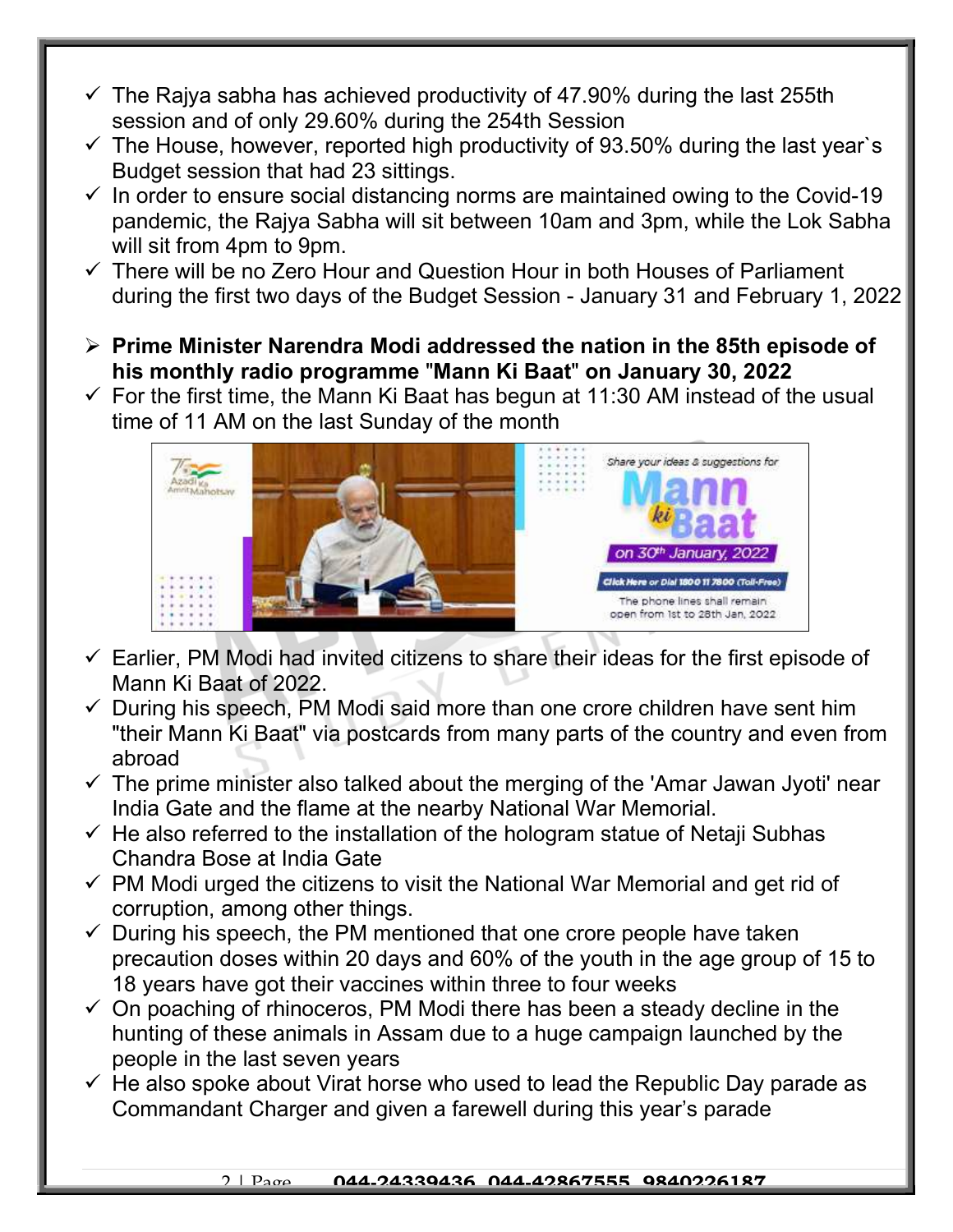- $\checkmark$  PM Modi also spoke about Shriman Amai Mahalinga Naik (also known as Tunnel Man) who is a farmer and was chosen for Padma Shri award this year.
- $\checkmark$  Further the Prime Minister mentioned some of the Padma Award recipients of this year such as Basanti Devi of Uttarakhand, Lorembam Beino Devi of Manipur, and Arjun Singh of Madhya Pradesh
- $\checkmark$  Talking about people's contribution to the education system, the PM cited the example of Tayammal from Udumalpet in Tamil Nadu.
	- $\checkmark$  Thayammal, 43, a tender coconut vendor in Chinnavverampatti village in Tirupur, donated ₹1 lakh to construct classrooms to her children's panchayat middle school.
- $\checkmark$  The PM also referred to an IIT-BHU alumnus, Jai Chaudhary, who donated around Rs 7.50 crore to the IIT BHU Foundation
- $\checkmark$  Later, PM Modi recalled the affection people had for the recently dead tigress codenamed T-15, and popularly known as Collarwali of the Pench Tiger Reserve in Madhya Pradesh.
- $\checkmark$  The PM also announced that an open synthetic track and astro-turf football stadium will be built in Ladakh at a height of more than 10,000 feet and its construction will be completed soon.
- $\checkmark$  He also made a reference to his visit to Argentina in 2018, during which, he participated in a yoga programme organised by the Hastinapur Foundation, founded 40 years ago by Professor Aida Albrecht
- Lastly, PM Modi said one should not forget "Swachhta Abhiyan" and encouraged people to campaign against single-use plastic
- $\checkmark$  The 85<sup>th</sup> episode of the programme comes on Martyrs' day which is observed on the death anniversary of Mahatma Gandhi to honour his contribution towards the freedom of the country.
- $\checkmark$  Last year, PM Modi addressed his last Mann Ki Baat on December 26, in which he spoke on many topics including coronavirus and 'Swachh Bharat' initiative
- $\triangleright$  India's electronic goods exports registered a growth of 49% at \$11.0 billion in April-December 2021 compared to \$7.4 billion during the same period in 2020
- $\checkmark$  This was revealed in a statement by Ministry of Commerce & Industry
- $\checkmark$  The top five export destinations in April-November 2021 are USA (18%), UAE (16.6%), China (7.6%), Netherlands (4.5%) and Germany (4.2%)
- $\checkmark$  The previous high of \$11.7 billion electronic goods exports was recorded in FY 20
- $\checkmark$  Mobile Phones constitute a major chunk of India's electronics goods exports.
- $\checkmark$  The electronic goods sector includes IT hardware (laptops, tablets), consumer electronics (TV and audio), industrial electronics, auto electronics, electronic components, LED lighting, wearables and hearables, and Telecom equipments among others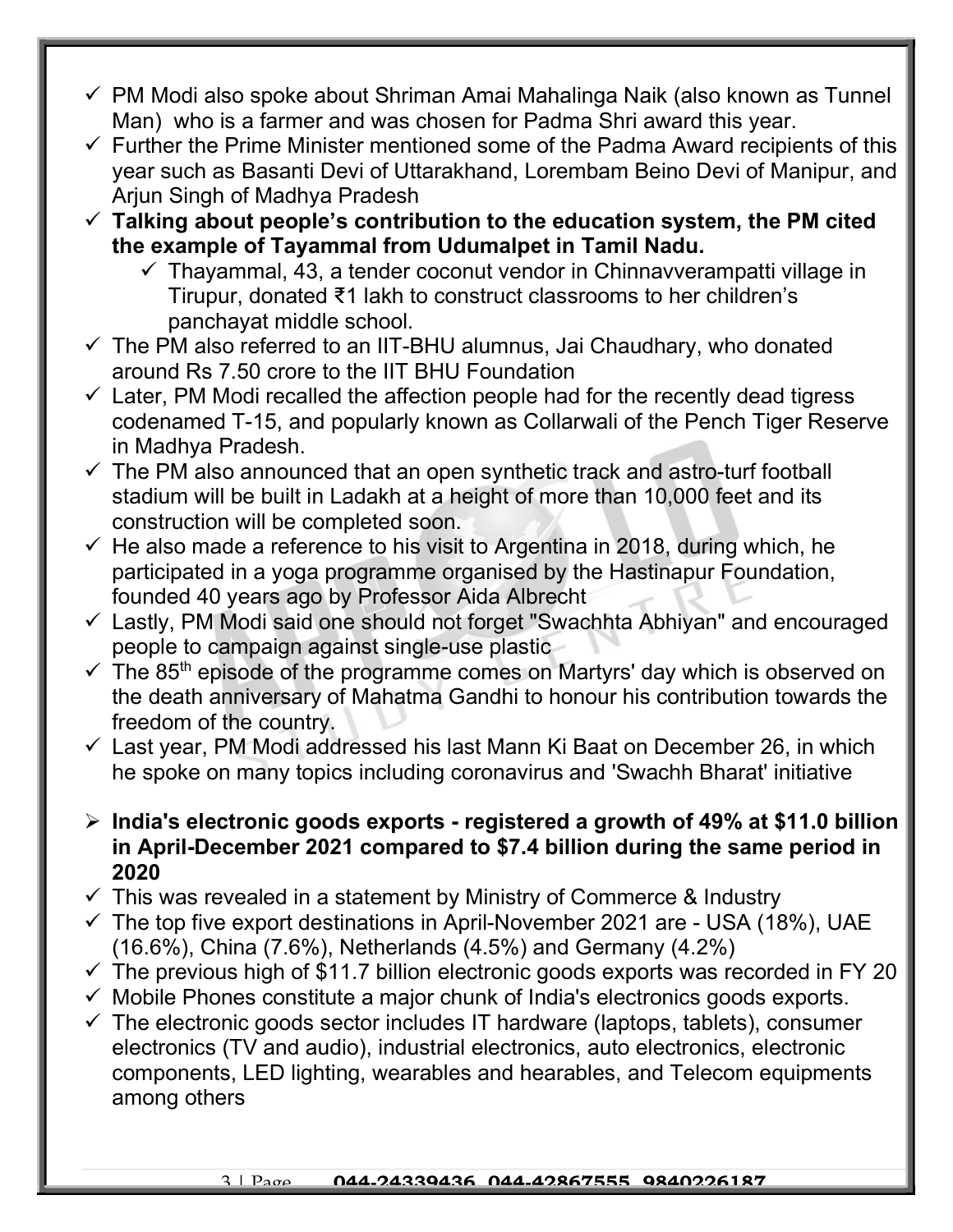- $\checkmark$  The Ministry of Electronics and Information Technology (MeitY) released the second volume of a 5-year road map and vision document for the electronics sector on January 24
- $\checkmark$  The first volume of the road map was released in November 2021.
- $\checkmark$  The road map seeks to transform India into a \$300 billion electronics manufacturing powerhouse over the next 5 years, from the current US\$75 billion.
- $\checkmark$  This will make electronics goods among India's top ranking exports by 2026
- $\checkmark$  As per the vision document, the electronics goods exports are expected to increase from the projected \$15 billion in 2021-22 to \$120 billion by 2026

## INTERNATIONAL

- $\triangleright$  The European Parliament voted to approve the initial draft of the Digital Services Act, becoming the first government to do so
- $\checkmark$  The Parliament adopted the draft with 530 votes of approval, 78 against, and 80 absentations.
- $\checkmark$  The Digital Services Act will prevent platforms, like Google, Amazon, and the Meta-owned Facebook, from using sensitive information, such as sexual orientation, race, and religion for targeted ads
- $\checkmark$  First introduced in 2020, the Act seeks to give the users the ability to remove illegal content and products online, including hate speech or counterfeit goods.
- $\checkmark$  The approved proposal also includes two rules that the Parliament agreed on last month - a ban on both targeted ads for minors and dark patterns
	- $\checkmark$  Dark patterns are a practice that some platforms use to trick users into agreeing to share their data.
- $\checkmark$  Any company in violation of these policies could face fines of up to 6% of its global revenue.
- $\checkmark$  The key digital rights proposed in the Act include Right to use digital content, Right to access electronic devices like computers, Right to privacy, Right to create digital content, Right to express ideas digitally and Right to report what seems inappropriate
- $\checkmark$  US Democrats introduced a similar bill last week, which would also ban targeted advertising if passed.

## INDIA AND NEIGHBOURS

- $\triangleright$  A \$150-million India-UAE venture capital fund was launched on January 25 from the India Pavilion at EXPO2020 Dubai to support the growth of startups in both countries
- $\checkmark$  Ajai Chowdhry, HCL Founder and Chairman-Start-up Committee, FICCI, announced the launch of this fund
- $\checkmark$  The group, which consists of FICCI (Federation of Indian Chambers of Commerce & Industry), IAN (Indian Angel Network), startup funding company Turbostart and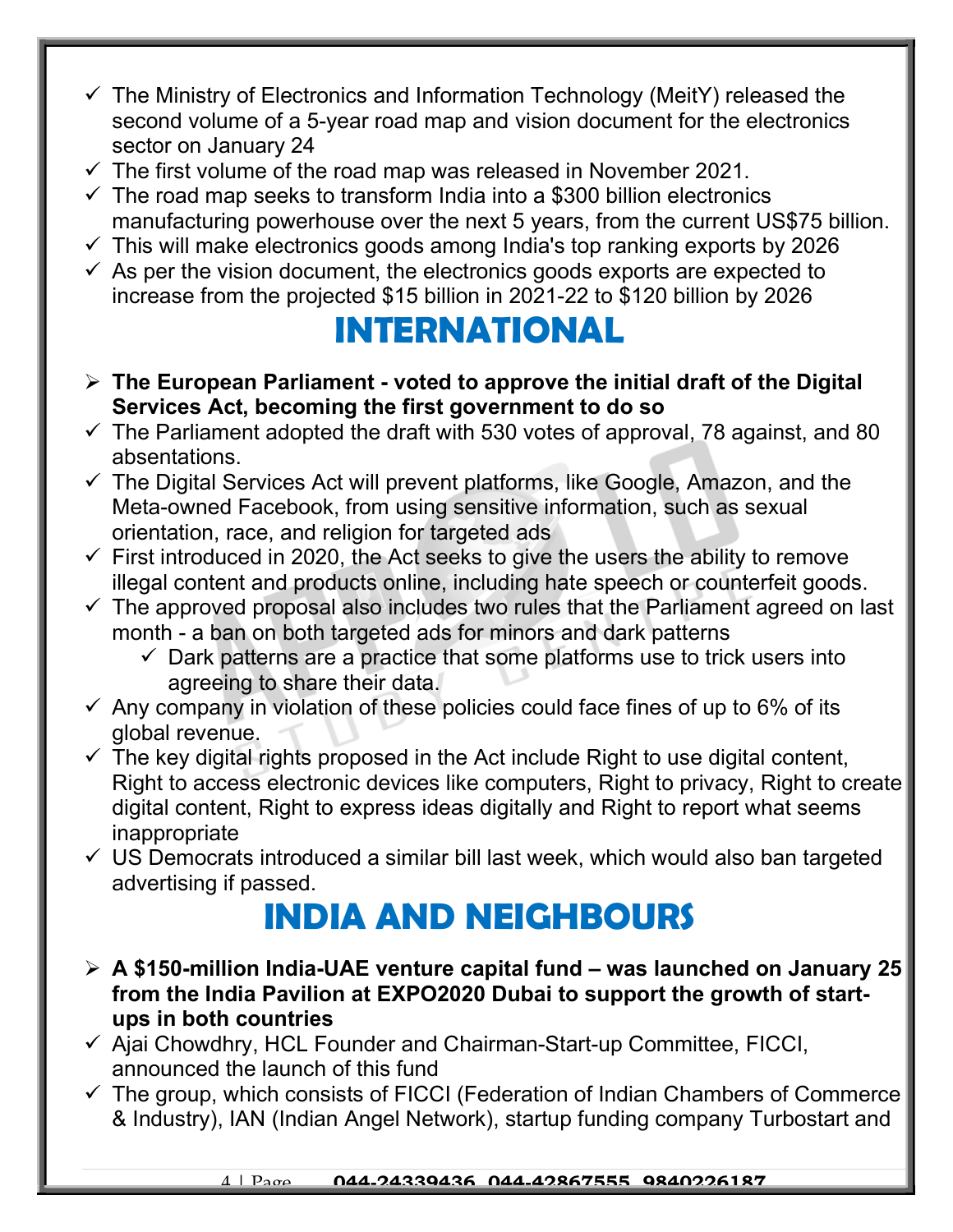professional services firm MCA, signed an agreement to encourage investment and regional cooperation.

- $\checkmark$  The funding will target to invest in a minimum of 50 demonstrated and validated start-ups based in India and the UAE over a period of 5 years and create 10 unicorns by 2025
	- $\checkmark$  Unicorns are startups whose value is more than 1 billion USD.
- $\checkmark$  The VC Fund is a first-of-its-kind to be set up in the UAE to source, invest and nurture promising start-ups through an accelerator
- $\checkmark$  It will be funded by investors across UAE, India and wider GCC countries.
- $\checkmark$  The India pavilion is currently showcasing new startups every week at the India innovation hub

## SPORTS

- $\triangleright$  Spanish tennis legend Rafael Nadal created history at the Rod Laver Arena after defeating Russia's World No. 2 Daniil Medvedev in the final of the Australian Open in Melbourne on January 30
- $\checkmark$  With the win, the 35-year old World No. 1 became the first male tennis player to win 21 Grand Slam titles, going ahead of Switzerland's Roger Federer and Novak Djokovic of Serbia



- $\checkmark$  Djokovic and Federer are currently tied at 20 Grand Slam titles each and didn't participate in the Australian Open
- $\checkmark$  Since winning his first ever grand slam title in 2005, Nadal is unique as he has also won the Olympic singles and doubles gold, which Federer and Djokovic have failed to achieve

#### 5 | Page 044.24339436 044.42867555 9840226187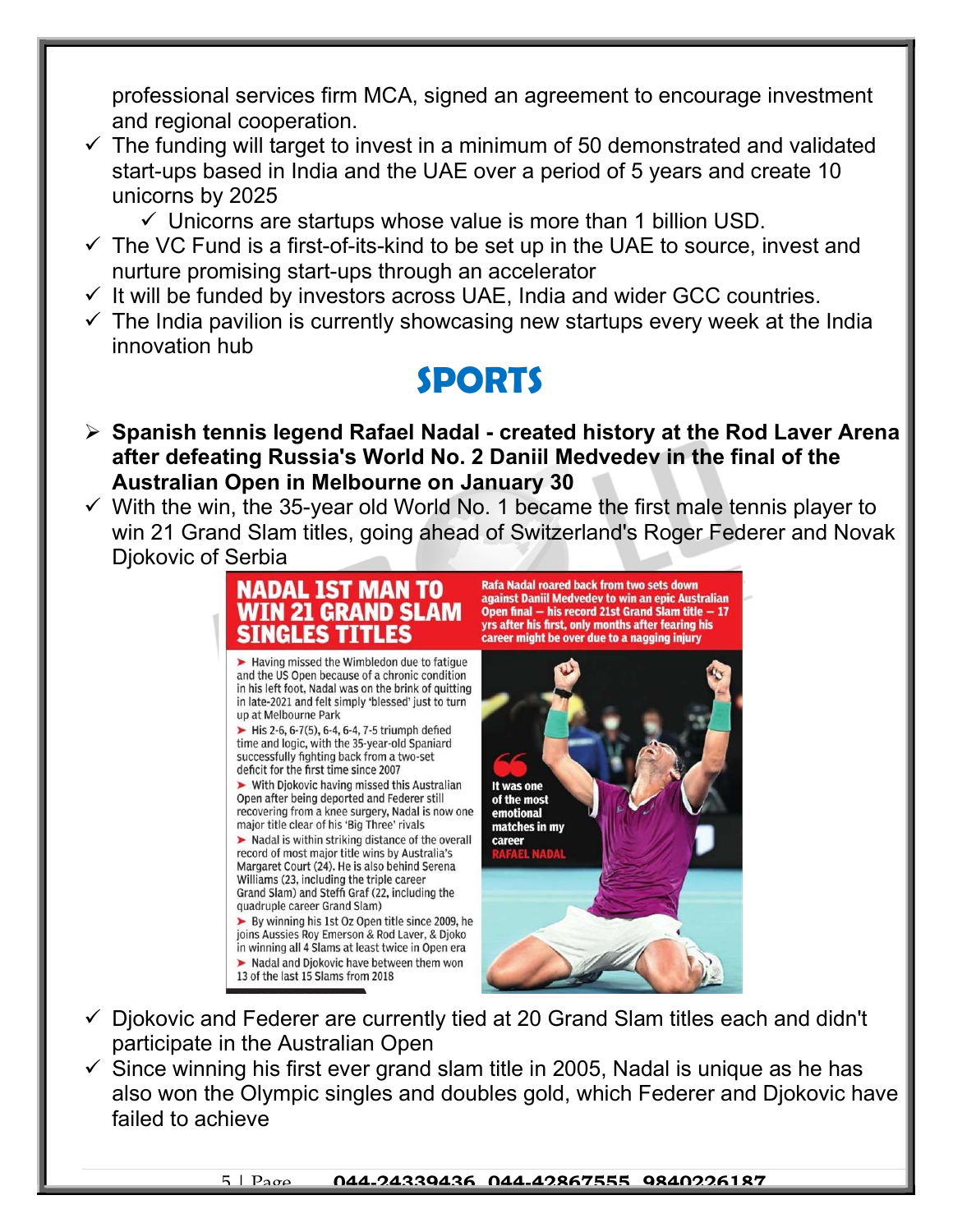- $\checkmark$  This is Nadal's first Australian Open win since 2009 and his first major victory since French Open in 2020
- $\checkmark$  A foot injury had Nadal sidelined since August and forced him to miss the US Open last summer
- $\checkmark$  This was the first time in over 14 years that Nadal came from two sets down to win a Grand Slam game with the last was in the 2007 Wimbledon where he defeated Mikhail Youzhny of Russia in the fourth round
- $\checkmark$  Nadal is the second man in the Open Era, and only the fourth man in history, to complete the career Grand Slam twice, after having previously won the Australian Open in 2009.
	- $\checkmark$  Djokovic became the first man to achieve the feat by winning his second title at Roland Garros last year.
- $\checkmark$  Nadal also joins Rojen Federer and Ken Rosewall as the only men to win the Australian Open at age 35 or older, and becomes the third-oldest man to win any major title in the Open Era.
- $\checkmark$  The five-hour, 24-minute victory, was the second longest Australian Open final after Novak Djokovic beat Nadal in five sets in 5 hours and 53 minutes in 2012
- $\checkmark$  Dubbed as the King of Clay, Nadal's 21 Grand Slam titles is dominated at Roland Garros with the Spaniard winning 13 French Open titles.
- $\checkmark$  This is the most for a single Grand Slam by any player in the history of the sport
- $\checkmark$  Apart from his 13 French Open titles, Nadal has won the US Open four times, Wimbledon twice, and the Australian Open twice in 2009 and 2022.

## NATIONAL/INTERNATIONAL DAY

Martyr's Days or Shaheed Diwas – January 30



- $\checkmark$  The Martyrs' Day is observed every year to mark the death anniversary of the father of the nation, Mahatma Gandhi
- $\checkmark$  On this day, homage is paid to the freedom fighters and soldiers who sacrificed their lives for their country.